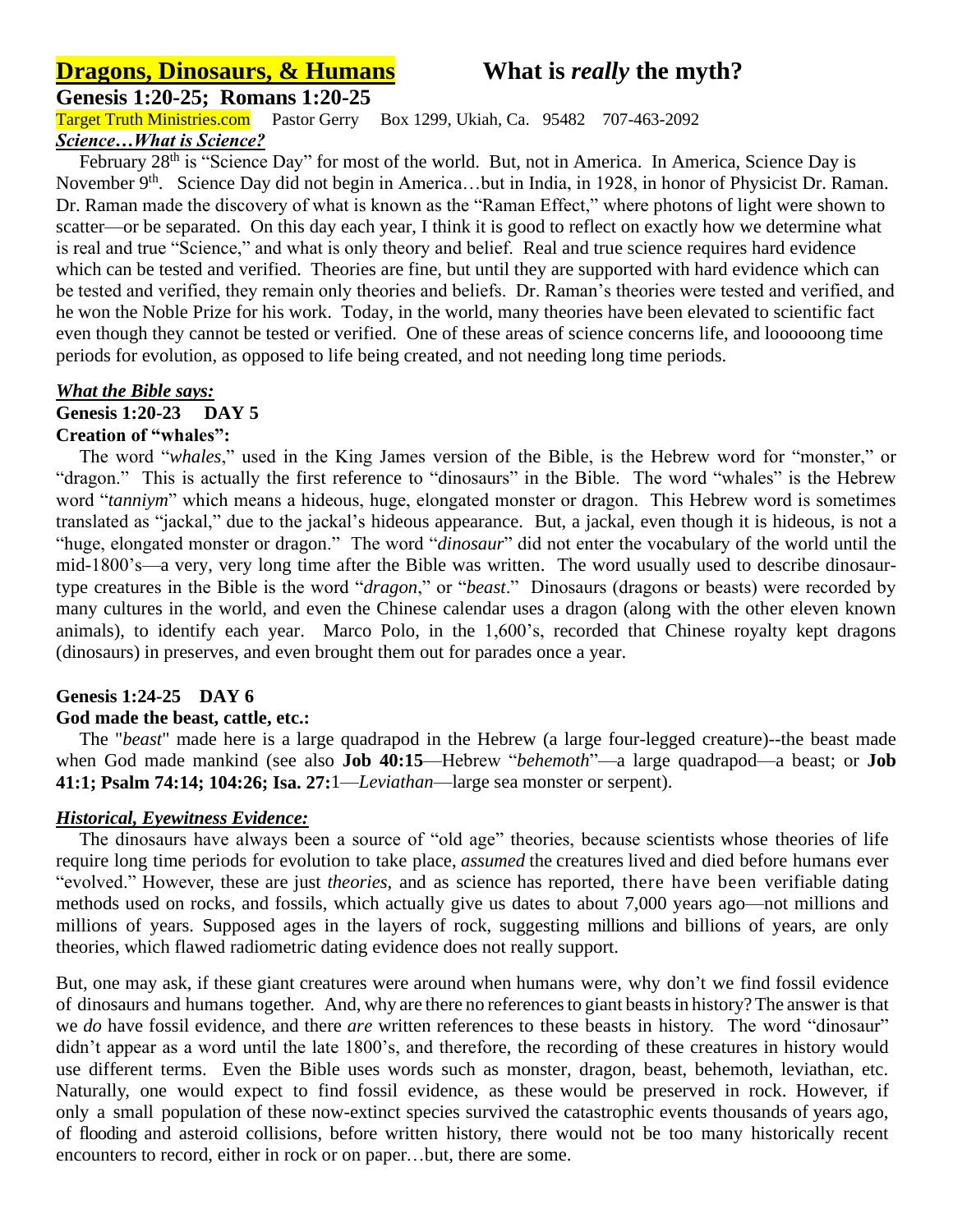Many cultures throughout history have made reference to beasts, giants, or dragons. Such references appear in China, Japan, Australia, South America, India, Europe, England, and even in the Americas. We find that a Sumerian story, dating back to 3,000 B.C., tells of its hero encountering a huge, vicious dragon. When Alexander the Great marched into India over 2,000 years ago, they found the Indians worshiped huge reptiles that they kept in caves. Ancient American Indian drawings are done in the likeness of known fossil dinosaurs. China has a long history of dragon stories, and China, itself, is host to one of the largest dinosaur finds in the world. England has its story of St. George, who slew a dragon. In the tenth century, an Irishman wrote of his encounter with what appears to have been a stegosaurus. In the 1500's, a European scientific book, *Historia Animalium,* listed several animals (which to us are dinosaurs), as *still alive.* A well-known naturalist of the time, Ulysses Aldrovandus, recorded an encounter between a peasant, named Baptista, and a dragon, whose description fits that of the dinosaur, Tanystropheus. This encounter was dated May 13, 1572, near Bologna, in Italy. In 1980, on February 6, *The Melbourne Sun,* reported that more than forty people claimed to have seen plesiosaurs off the Victorian Coast of Australia over recent years. In *Science Digest,* June 1981, and also in 1983, in *Science Frontiers, No. 33,* explorers and natives in Africa have reported sightings of dinosaurlike creatures.

### *Fossil, Human Footprint Evidence:*

 In 1983, geologist Donald Patton reported on fossil evidence of dinosaur tracks and human footprints together, in Russia, Australia, and the United States. One fossil actually had the human print inside the dinosaur print. Dr. Carl Baugh, paleoanthropologist, reported on fossils in one particular area of Glenrose, Texas. There, they found 203 dinosaur prints, 57 human prints, bones from anthracanthrasaurous, a verified human finger bone, and an ancient hammer tool. Dinosaur footprints are found in several layers, suggesting not thousands of years between layers, but that this dinosaur was trying to escape a flood, and climbed several layers to do so. The Paluxy River site in Glen Rose Texas, has caused many to pause, due to fossilized dinosaur tracks which appear with human tracks. There have been many attempts to prove that these human footprints are actually human. The dinosaur tracks have been accepted by scientists, due to the rock area which correlates to the supposed theorized old age of the dinosaurs, but very few scientists will pronounce the other tracks as "human" – it doesn't fit with the conventional theory of millions of years.

However, more and more sites are being exposed with "human" tracks which appear in dinosaur era rock, or even with dinosaur tracks, as well as even other ancient life forms such as trilobites, which evolutionists *believe* actually *predate* the dinosaurs. Aaron Judkins from the Texas Institute of Omniology reports in "*Evolution and Human fossil Footprints*" of several sites—also from the Paluxy riverbed area, at Taylor trail site, and at the Upper Taylor Platform, at Mcfall Trail site. In Russian Turkmenistan, at the Koughitang-Tau dinosaur site. In Stinnett, Texas, at the Coffee track site. In Dinosaur Valley State Park, Texas, at the Delk track site. In Moenkopi wash, Arizona. In the Robledos mountains, New Mexico, at Zapata track site. And, in Antelope Springs, Utah, at the Meister track site, where trilobites are commonly found. The human footprints found in these various sites have been found to have all the characteristics of "human" tracks, but because of their placement amongst dinosaurs and trilobites, they are dismissed as "unknown" by conventional scientists.

# *Fossil Bone Evidence:*

 Dr. Carl Werner, in his book "Living Fossils," reports on how researchers have found many modern bird remains along with dinosaurs—yet museums do not display the modern bird fossils—only the dinosaurs. Evolutionary "theory" states that birds evolved *from* dinosaurs (meaning *no* bird fossils should exist along with dinosaurs). Dr. Werner visited 60 natural history museums, ten dinosaur dig sites in seven different countries, and of the 60 museums he visited, not one single fossil of the modern birds which had been found in dinosaur rock layers was displayed. Ironically, according to Dr. Bill Clemens (an evolutionary paleontologist), the only reason the bird fossils came to light, is because there was a science project to discover evidence to disprove that an asteroid impact caused the extinction of dinosaurs, (a study to see if modern animals existed prior to the impact—not just after). Dinosaur hunters look for dinosaur fossils, and anything else discovered is of no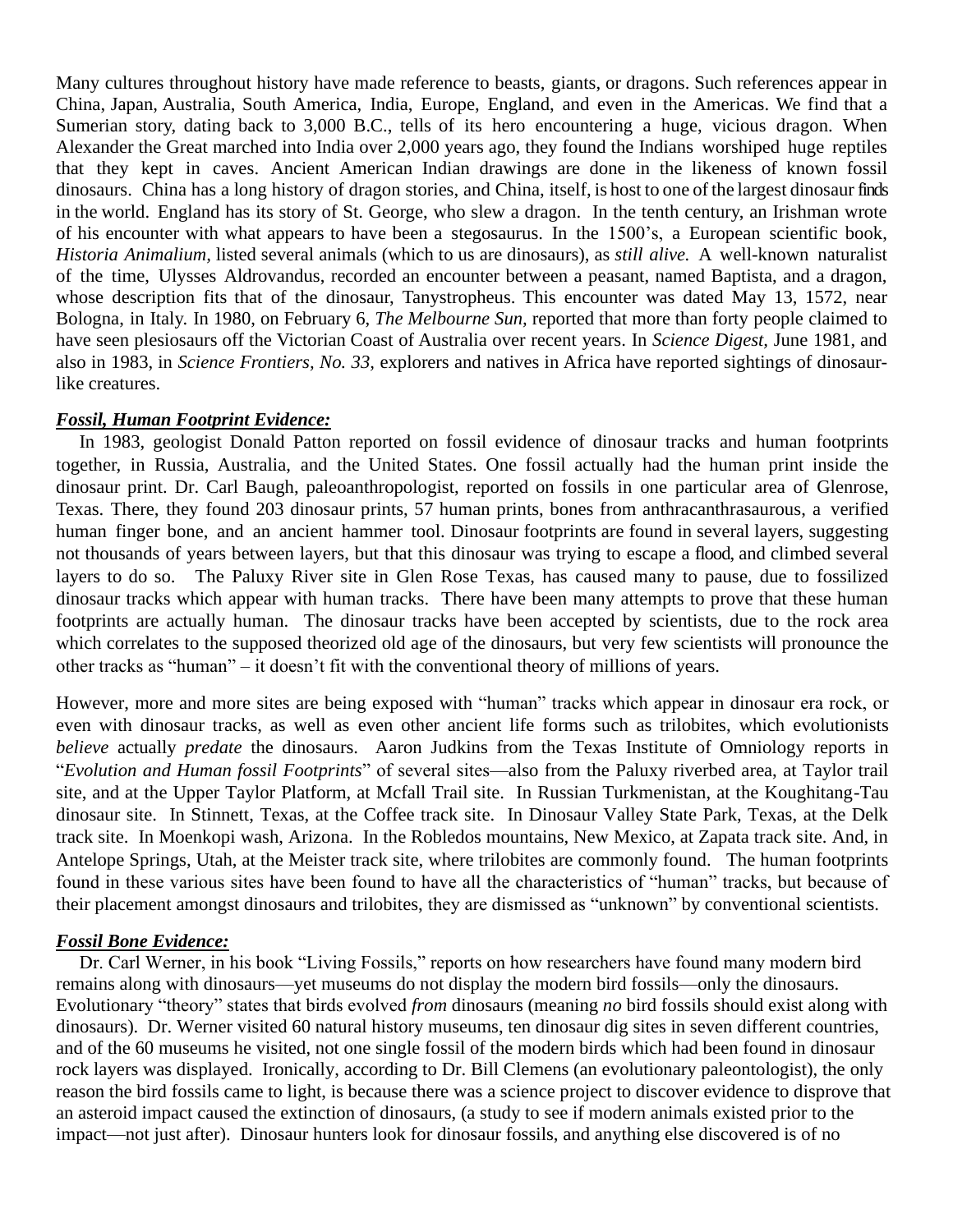interest—there is no money or fame to be made by finding a modern parrot along with a dinosaur, supposedly 70 million years old.

# *Ancient Human Art Evidence:*

 *Acts and Facts* magazine, June 2008, published actual pictures of various dinosaurs cut into rock (or depicted on drawings, etc.), by ancient cultures in Cambodia, Peru, Mexico, and North America. There are hundreds of these, and they all pre-date the "discovery" of dinosaurs in the 1800's. Obviously, humans and dinosaurs did co-exist as these pictures of what we, today, call dinosaurs are clearly pictured by early humans in these drawings and carvings (see last page for pictures).

## *Science and DNA Evidence:*

 It is very interesting that dinosaur bones, which supposedly were from animals which died millions of years ago, and should have turned into stone (fossilized), are now able to give scientists soft tissue and blood still attached to the bone (not fossilized), which allows scientists to actually extract DNA to study. In 2005, Mary Schweitzer of North Carolina State University, along with Bob Harmon, fossil preparer of the Museum of the Rockies, announced that soft tissue taken from dinosaurs, which had not fully fossilized, may be able to provide DNA data. In 2006, Philip Currie, curator of dinosaurs at the Royal Tyrrell Museum of Paleontology, and Eva Koppelhus, researcher, noted that *most* fossil dinosaur bones still contain the *original bone* (*not* actually fossilized…indicating recent burial).

Science News, in 2012, reported on human fossils supposedly 95,000 years old, still being testable for DNA. Scientists are debating this problem of testable DNA from fossils over 10,000 years old. Scientists Woodward, Weyand, and Bunnell, in an article in *Science* titled "*DNA Sequence from Cretaceous Period Bone Fragments*" have verified that the half-life of DNA has been determined to be 521 years (meaning that half of the testable DNA is untestable after 521 years—it deteriorates to a point where the chemical sequences become too short for modern science to sequence). Every 521 years, half of the remaining DNA is destroyed, making it impossible for DNA to be testable beyond the outer limit of 10,000 years. The DNA *sequences* cannot survive beyond 10,000 years, and absolutely *all* chemical bonds are *totally destroyed* in 6.8 million years according to an article in *Popular Science* in 2013, reporting on test results from scientists in the "Proceedings of the Royal Society B."

Still, *Science News*, in 2012, along with *Nature*, reported that dinosaur discoveries in northeast China, dated (by theorized radiometric means), to be 125 million years old, contain "*well preserved ancient dinosaurs, along with their soft tissues*." Acts & Facts reported that soft tissue is being studied by scientists on Mosasaur fossils from 80 million years ago, and these tissues include eye retina, skin, and hemoglobin. Obviously, these soft tissues are not millions of years old.

# *Conclusion:*

 So, we have two options here. One is to accept the Bible, historical written accounts, historical artifacts, and scientific *evidence* pointing toward thousands of years of age for the earth and life. The other is to accept the *theories* of many in modern science, who *believe* that evolution accounts for life—and ignore the historical written accounts, ignore the historical artifacts, and ignore the fact that there is no provable scientific evidence what-so-ever for how life started. Modern science only has a theory of life evolving, which, by the way, is slowly falling apart as more and more actual evidence is presented concerning the structure of DNA—life itself.

If we put our trust in the Bible, and the science supported by history and evidence for a young earth, we are in agreement with all observable and testable science. If we put our trust in conventional science taught in schools and colleges today, we are in agreement with *theories* and *beliefs* which, as of yet, are not founded in hard science, but only loosely supported by questionable scientific practices (by the way…scientists agree that many of their dating techniques are questionable—see the book *Science, Origins, & Ancient Civilizations*—Target Truth Ministries.com).

Seems like a no-brainer to me not to put too much trust in science which has to use questionable dating techniques to support their "*theories*." I think I will stick with the Bible, which does have ample evidence to